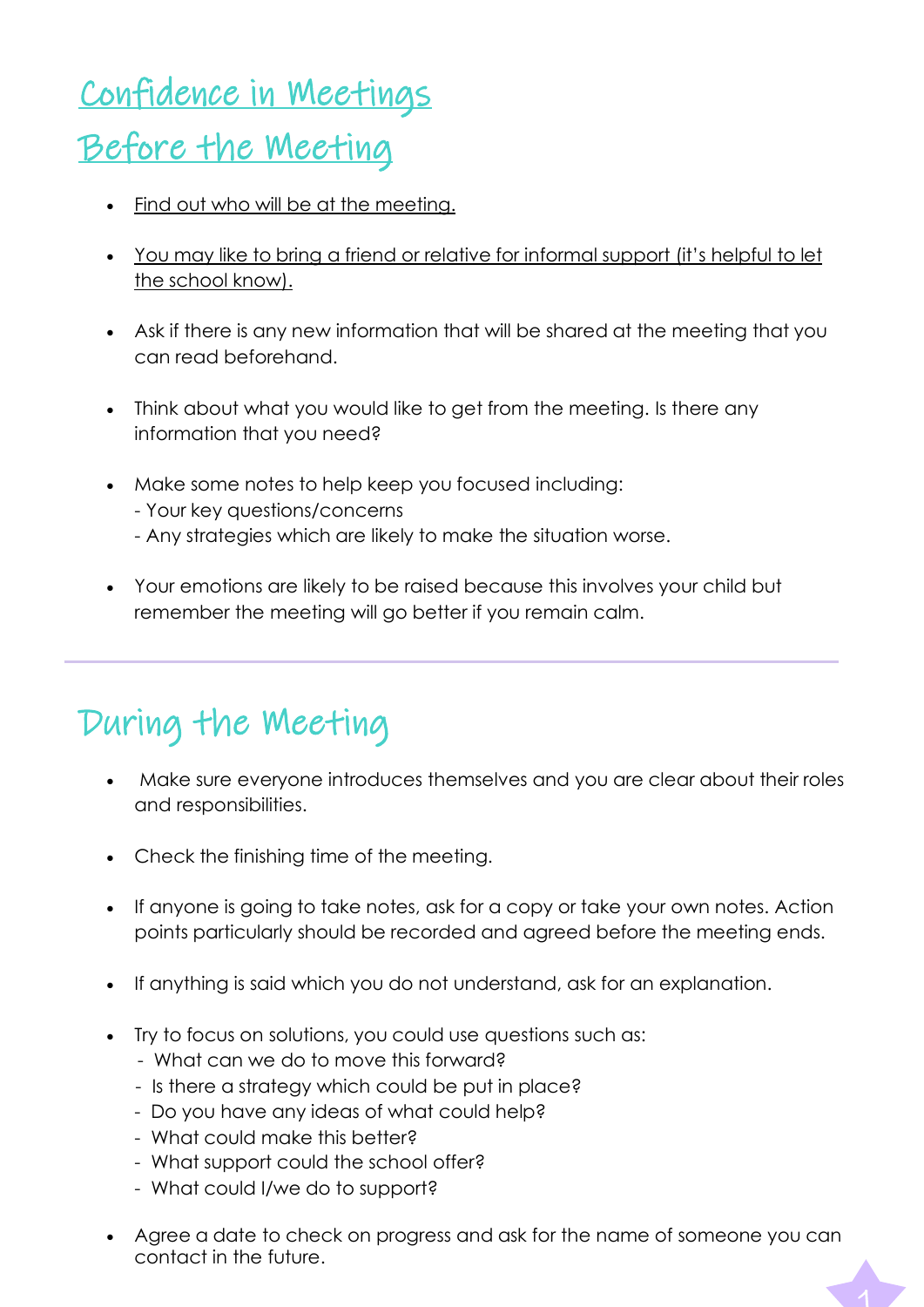### After the Meeting

### Following the meeting you should know:

- Who is going to do what and when?
- How are the action points going to be reviewed?
- How are any other issues going to be followed up?
- Who to contact if you have any questions?

### If, after the given timescales, the situation has not improved:

- It may be that the strategies in place are not successful and that something else needs to be tried.
- It may be that agreed actions have not happened.

#### If you are not happy, speak to:

• The Headteacher and, if you still feel unhappy, you can ask to see or speak to a governor or governors at the school.

The school will have a complaints policy for when you want to take things further.